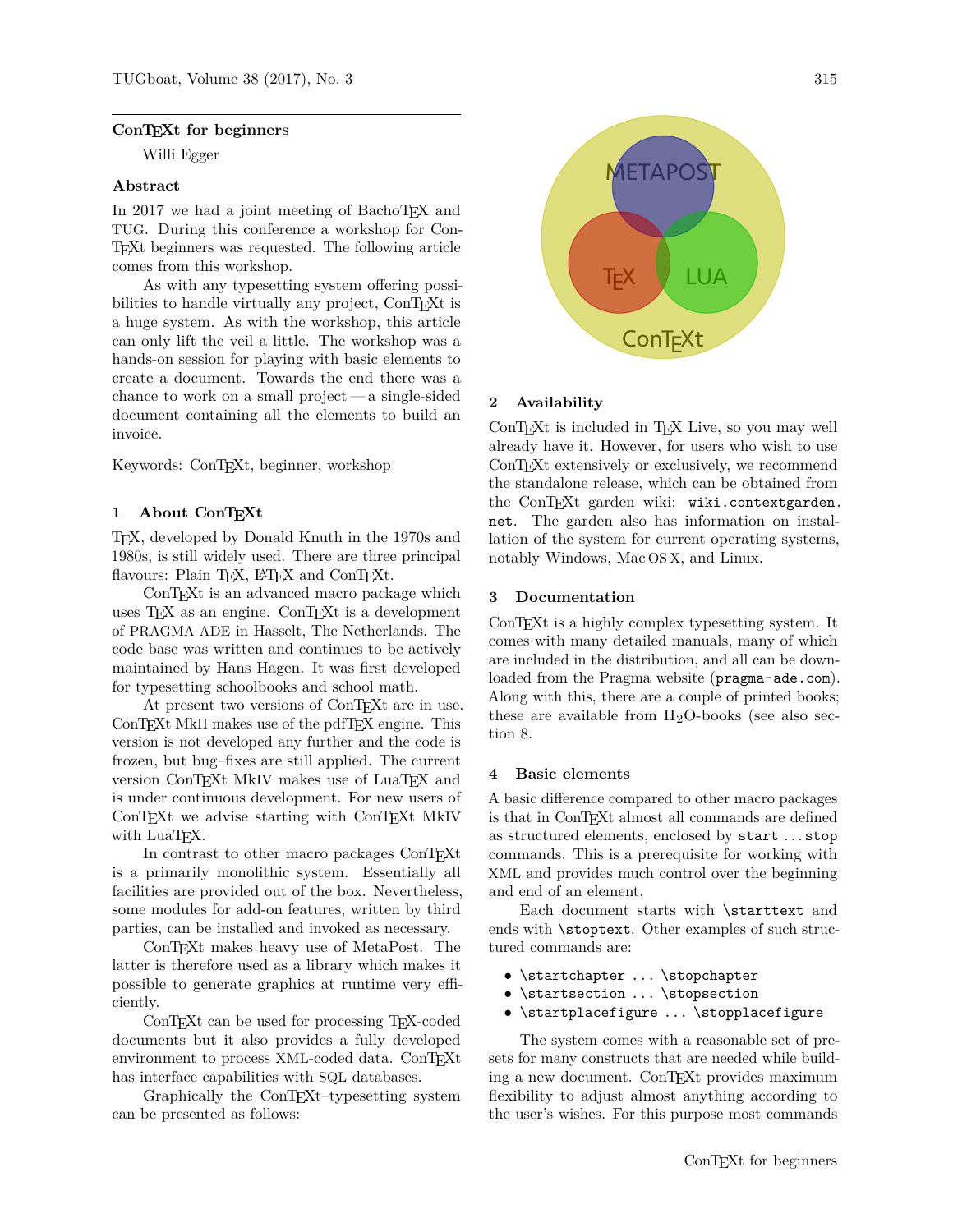come with a \setup... command, where appropriate variables can be customized. A couple of examples, taking options in square brackets (common in  $ConTrXt$ :

- \setupframedtext[...][...]
- \setuplayer[...][...]

It is important to note that, in case it's needed, ConTEXt still understands most of Plain TEX.

# **5 Export formats**

When running a document with ConT<sub>E</sub>Xt the output is by default PDF. Correctly coded documents can also be exported as XML, HTML, XHTML and ePub.

### **6 A first ConTEXt document**

As with other T<sub>F</sub>X environments, it is best to use a text editor for coding.

For the first document we can open a T<sub>E</sub>X file, say myfirstfile.tex and type e.g.

```
\starttext
Dzień dobry at the \CONTEXT
beginners tutorial!
\stopptext
```
After saving this file, we can compile it from the terminal with context myfirstfile. Provided that the installation was successful it will result in a document typeset as A4 with the name myfirstfile.pdf.

It is worth mentioning that ConT<sub>EXt</sub> is UTF-8 aware out of the box, so typesetting accented glyphs, as above, is no problem.

### **7 Elements of a document**

Now that we know that the installation is fine, we can start describing the common elements of our documents. In a second step these elements will be used in a small project for creating a simple invoice.

We will deal in this first step with the paper size, the general layout of the page, fonts, two types of table environments, headers and footers, and the layer mechanism and the basic placement of graphical elements.

# **7.1 Paper size**

By default ConTEXt produces A4 pages, but of course one is in no way bound to this format. The system comes with many predefined paper sizes including the DIN-A series, American paper sizes and oversized paper sizes for the print industry.

Because ConT<sub>EX</sub><sup>t</sup> produces A4 by default we do not have to set up the paper size for that case. However if you are using letter size you will have to tell this to the system in the preamble of each document:

\setuppapersize[letter][letter]

To set a custom paper size the following two commands are needed:

# \definepapersize[Mypsize][width=80mm,height=95mm] \setuppapersize[Mypsize][A4]

The \setuppapersize command accepts two arguments, used to make up the page and place it on paper. The first argument tells ConTEXt the size of the page, and the second argument tells the system how to put the page on a certain paper size for printing. To both arguments one can add the attributes portrait or landscape. So the above defines a small layout sized, to be placed on A4 paper.

Of course one often wants the layout size and printing size to be the same, so both arguments are the same:

# \definepapersize[Mypsize][width=80mm,height=95mm] \setuppapersize[Mypsize][Mypsize]

Finally, we do not need to define our own paper sizes when using any of the predefined ones. For instance, to place an A4 page on an A3 in landscape: \setuppapersize[A4][A3,landscape]

# **7.2 Page layout**

Although ConTEXt comes out of the box with a decent set of presets one has all sort of possibilities to adapt a layout of a page to the needs at hand. In order to be able to work with this rather extensive command it is necessary to have a look at the division of the space of a page.

The following drawing shows all regions which we can manipulate individually: the outermost areas indicated by top and bottom as well as leftmargin and leftedge and such. The edges are normally only used in interactive documents like presentations. We will not discuss those here.



**Figure 1**: Page layout areas

The one command to set up these different regions of the page is \setuplayout. An example: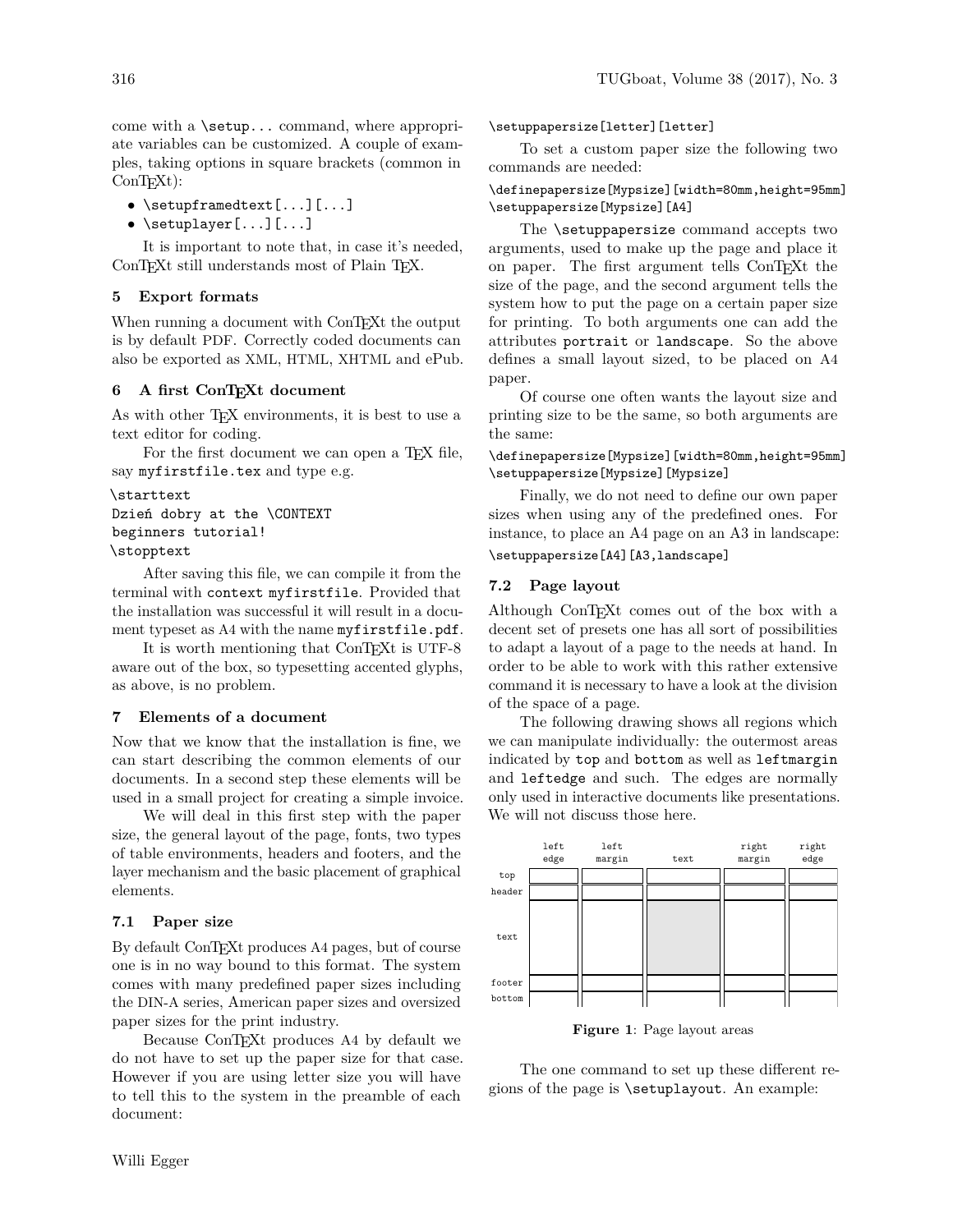\setuplayout [topspace=15mm, backspace=15mm, header=0pt, footer=1.2\bodyfontsize, height=middle, width=middle]

This command has many arguments and needs to be studied in the documentation. Designing a page layout is done always on a right-hand (odd) page. When we need a double-sided document we tell this to ConTEXt and the system will automatically switch the backspace and eventually-determined margins to the right position on the even page.

- The key topspace gives the white space above the content, and key backspace denotes the white space left of the content.
- Normally ConTEXt has an active header. If we do not want a header we switch the key header to zero, using any of the usual T<sub>EX</sub> dimensions, e.g. pt, mm, cm, in. When the header is zero, automatically the header-distance (not shown above; it's the space below the header and above the text) is set to zero too. The same applies to the footer.
- The key height specifies the total height in which any content can occur, i.e. it includes the header, header-distance, text body, footerdistance and footer. If we give height=middle, the system will calculate the height of the typesetting area such that there is an even distribution of white on top and bottom of the page.
- The key width allows us to set the width of the typesetting area for the header, text-body and footer. width=middle causes ConTFXt to calculate the width such that at the right side of the typesetting area is the same amount of white space as the backspace.
- If the document has content in the margins, we can set up margins for the left and right, as well as the distance they should get from the text body. Margin content is placed into the backspace and adjacent to the text body at the right side. When using margins we need to adjust the backspace and the text body width in order to keep this content on the paper.

# **7.2.1 Show me the layout**

Specifying your page layout can be difficult in the beginning. In order to facilitate this there is a handy command to show the actual page layout graphically: you can issue \showframe inside \starttext ... \stoptext or outside at the top of the document. For an example of how this looks, see the appendix.

If you want to know all the dimensions set for the page you can put \showlayout into the document. It will show all dimensions on one page. The default values of page parameters in ConTEXt are as follows.

| \paperheight                  | 29.7000cm |
|-------------------------------|-----------|
| \paperwidth                   | 21.0000cm |
| \printpaperheight             | 29.7000cm |
| \printpaperwidth              | 21.0000cm |
| \topspace                     | 2.4998cm  |
| \backspace                    | 2.5000cm  |
| \makeupheight                 | 25.0000cm |
| \makeupwidth                  | 14.9999cm |
| \topheight                    | 0.0000cm  |
| \topdistance                  | 0.0000cm  |
| \headerheight                 | 1.9999cm  |
| <i><b>\headerdistance</b></i> | 0.0000cm  |
| \textheight                   | 21.0002cm |
| \footerdistance               | 0.0000cm  |
| \footerheight                 | 1.9999cm  |
| <i><b>\bottomdistance</b></i> | 0.0000cm  |
| \bottomheight                 | 0.0000cm  |
| \leftedgewidth                | 0.0000cm  |
| \leftedgedistance             | 0.0000cm  |
| \leftmarginwidth              | 2.6564cm  |
| \leftmargindistance           | 0.4217cm  |
| \textwidth                    | 14.9999cm |
| \rightmargindistance          | 0.4217cm  |
| \rightmarginwidth             | 2.6564cm  |
| \rightedgedistance            | 0.0000cm  |
| \rightedgewidth               | 0.0000pt  |
| \bodyfontsize                 | 10.0000pt |
| \lineheight                   | 12.5720pt |
| \strutheightfactor            | .72       |
| \strutdepthfactor             | .28       |
| \topskipfactor                | 1.0       |
| \maxdepthfactor               | 0.4       |

## **7.2.2 Header and footer**

If we have set up the page to carry a header and/or a footer with \setuplayout, we can fill those areas with content. The commands to put content into the header and footer are:

\setupheadertexts[lo][ro][re][le] \setupfootertexts[lo][ro][re][le]

In double sided documents we can have four different pieces of content, two for the left (odd) and two for the right (even) page. For a single sided document we need only two arguments. The above letters lo .. re are placeholders; to explain their meaning: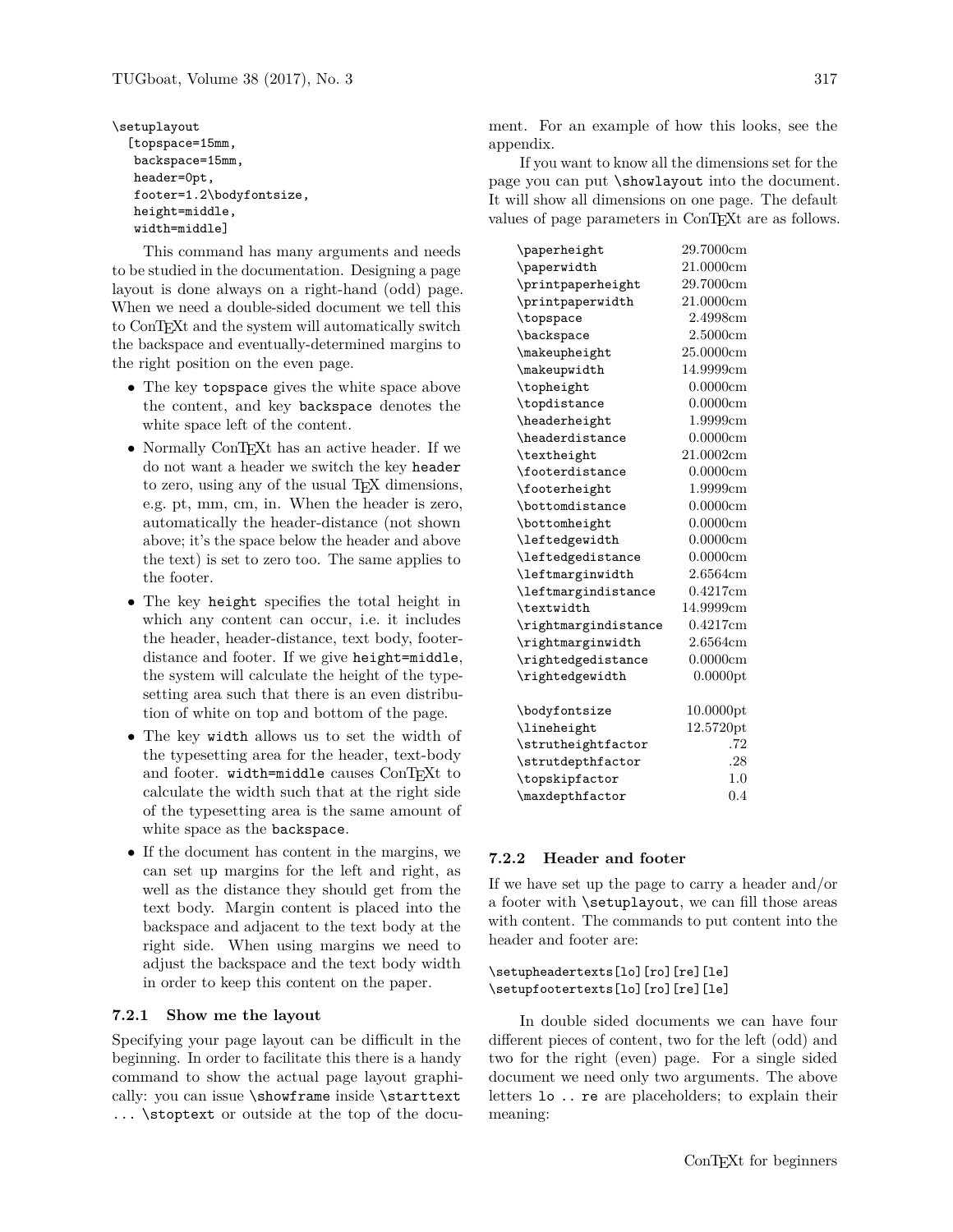- lo text left on odd pages
- ro text right on odd pages
- re text right on even pages
- le text left on even pages

We can give normal text into the fields or add commands, e.g. insert the page number or the current section title. Assuming we have a single sided document, we might do

### \setupheadertexts

```
[{\getmarking[chapter]}]
  [\userpagenumber/\totalnumberofpages]
\setupfootertexts
```
[\jobname]

[\currentdate]

We could also put information in the headermargin as shown in figure 1. In a double-sided document it could be

### \setupheadertexts

[margin][\userpagenumber][Document A]

In a single-sided document it would be \setupheadertexts[margin][\userpagenumber]

# **7.2.3 Marginal text**

For a document with content in the margin we have to set this up with the \setuplayout command. For instance we could set the parameters to the following values

| topspace                     | 1.5cm  |
|------------------------------|--------|
| backspace                    | 2.5cm  |
| leftmargin                   | 2.0cm  |
| leftmargindistance           | 0.2cm  |
| textwidth                    | 15.0cm |
| rightmargindistance          | 0.2cm  |
| rightmargin                  | 2.0cm  |
| In the text, we can then say |        |

text in the \inrightmargin {\tfxx text in the margin.} margin. to get marginal text as shown here. ( $\text{tr}x \text{ selects a}$ small typewriter font; we'll briefly discuss fonts later, but see wiki.contextgarden.net/Font\_Switching for more.)

# **7.3 Tables**

# **7.3.1 Tabulation**

The tabulation environment is specially suited to typeset tables in the text flow. The environment provides many facilities to customize a table, but there is no support for vertical rules. This environment uses a template at the beginning of the table, as shown here:

```
\starttabulate[|l|c|r|p|]
```
\NC left \NC center \NC right \NC para \NC\NR \stoptabulate

The | characters in the template here merely delimit column specifications, and do not indicate

rules to be typeset. Additional option characters can be added in a column as follows.

Options for column width:

- w(*dim*) fixed column width
- p(*dim*) fixed paragraph width

p maximum width paragraph

Options for style:

B,I,R,S,T bold, italic, roman, slanted, typewriter m,M inline math, display math

Then, within the tabulate body,  $\N$ C indicates the next column and \NR the next row, as shown above. Other commands can be included, for example, these can add vertical space between rows:

| \TB[halfline] | Vertical space of half a line  |
|---------------|--------------------------------|
| \TB[line]     | Vertical space of a whole line |
| \TB[1cm]      | Vertical space of 1 cm         |

# **7.3.2 Natural tables**

Natural tables are an environment for large tables and provide a huge set of possibilities to customize cells, columns and or rows. The coding is generally similar to HTML. A basic table looks like this:

### \bTABLE

\bTR \bTD a \eTD \bTD x \eTD \bTD y \eTD \eTR \bTR \bTD b \eTD \bTD x \eTD \bTD y \eTD \eTR

#### ... \eTABLE

Thus, the environment is started with the command \bTABLE and ended with \eTABLE; each row starts with \bTR and ends with \eTR; and each cell of a row starts with \bTD and is closed with \eTD.

Default behaviour is tight cells, all frames on. For customizing we can use **\setupTABLE**:

```
\setupTABLE[row]
```

```
[number,odd,even,first,last,each][...]
\setupTABLE[column]
  [number,odd,even,first,last,each][...]
```
Options are the same as in the \framed environment (wiki.contextgarden.net/Framed) and influence most aspects of how the table appears. So we have quite a number of  $\lfloor\langle option \rangle = \langle key \rangle$ ] possibilities for setting up the frame (each side), style, color, rule thickness etc.

If we want a consistent table design throughout the document we might place these setups at the beginning of the document. If we then need a local adaptation we place the \setupTABLE command inside the \bTABLE ... \eTABLE construct. We can also attach to a given \bTR or \bTD options for this specific row or cell.

Cells can span multiple columns or rows, as in:  $\bTD[nx=2], \bTD[ny=3].$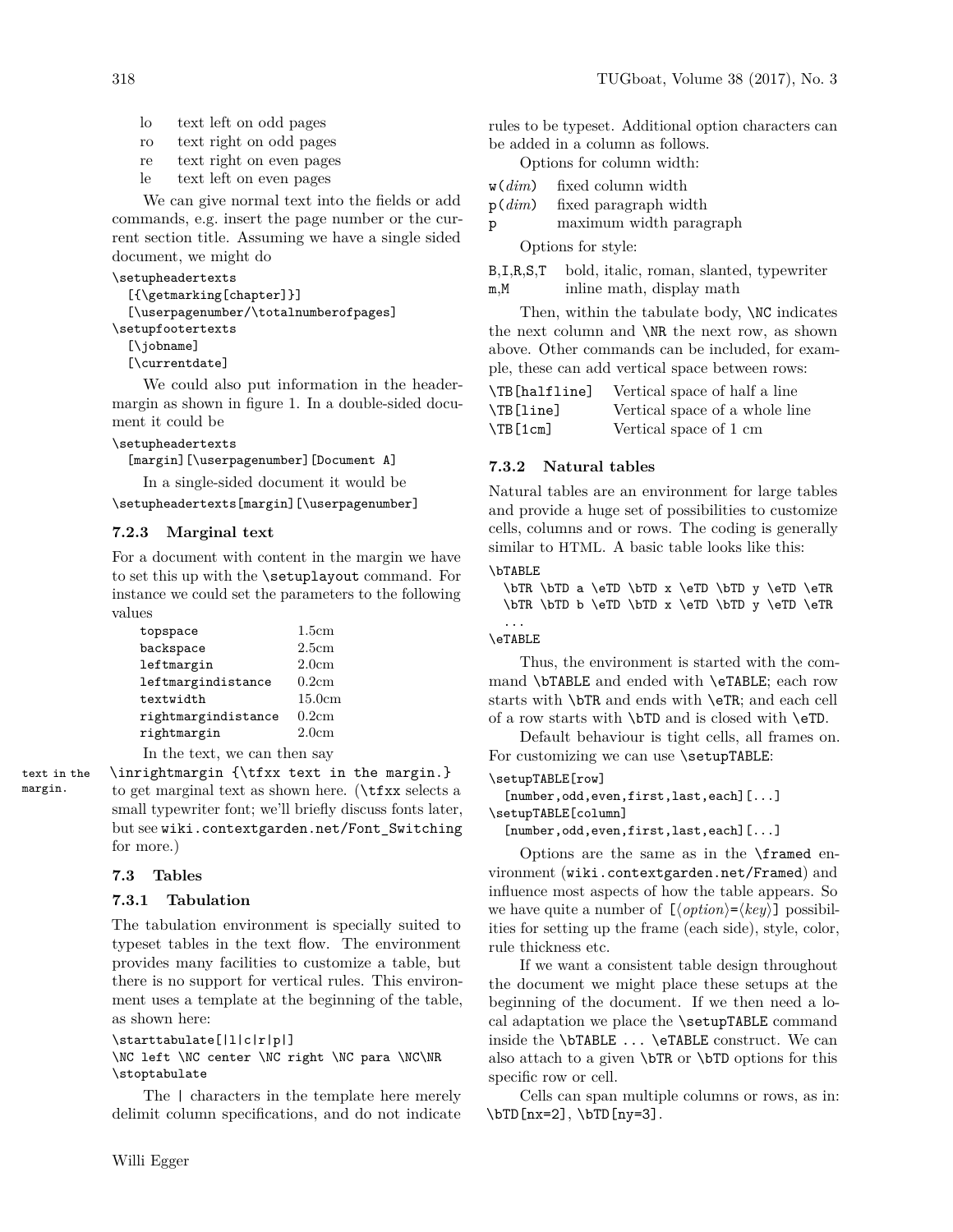Natural tables can break over pages and we can define a table header for the first page and a table header for the following pages. It is also possible to define a table foot.

```
\bTABLEhead
```
\bTR \bTD A \eTD \bTD B \eTD \bTD C \eTD \eTR \eTABLEhead

```
\bTABLEnext
```
\bTR \bTD X \eTD \bTD Y \eTD \bTD Z \eTD \eTR \eTABLEnext

```
\bTABLEfoot
  \bTR[bottomframe=on] \eTR
\eTABLEfoot
```

```
\bTABLEbody
```
\bTR \bTD 1 \bTD 10 \eTD \bTD 100 \eTD \eTR \bTR \bTD 1 \bTD 10 \eTD \bTD 100 \eTD \eTR \eTABLEbody

# **7.4 Layers**

In ConT<sub>E</sub>Xt one can place content into specific locations. This is done with layers. The procedure is to define the layer, fill it and place it.

# **7.4.1 Defining a layer**

\definelayer[Logo]

[width=3cm, height=4cm]

The layer is by default attached to the left top corner of the typesetting area, if not stated otherwise.

# **7.4.2 Fill the layer**

To fill a defined layer we use \setlayer, with the name of the layer as a first bracketed option, and *x* and *y* positioning dimensions relative to the anchor point as a second option. Finally, the actual content is given between braces (not brackets) . This can be any content like figures, tabulations, tables . . .

```
\setlayer[Logo]
  [x=-15mm, y=-35mm]
  {\externalfigure[cow][width=3cm]}
```
# **7.4.3 Placing the layer**

The layer is placed with  $\Delta$ **lacelayer**[ $\langle name \rangle$ ]. A layer can only be placed (or flushed) if there is already content on the page. If the flushing is done before the page is started, the layer will not appear. If we have to place the layer as the first action we can use the command \strut or \null, which add the necessary anchor point.

\strut \placelayer[Logo]

# **7.4.4 Dealing with floats**

In TEX figures, pictures and tables often are floating objects, meaning that the typesetting system determines where such an object is to be placed.

ConTEXt supports the following image formats: JPEG, PNG, PDF, MetaPost; it will also honor EPS if Ghostscript is installed, as additional converters can kick in.

Normally pictures and other graphics are separate from the TEX sources, so we need to tell ConTEXt where to look for the required files:

# \setupexternalfigures[location={local,default}]

In this case ConTEXt is looking for picture files locally and secondly in the T<sub>E</sub>X tree.

If we want ConTEXt to look for the files in a specific directory, we add the key global and give the path after the key directory:

### \setupexternalfigures

```
[location={local,default,global},
directory={/MyDocs/Bachotex2017/tut/figures}]
```
# **7.4.5 Placing a figure**

After the setup is done, we can insert a figure as follows, here to the right of the text:

\startplacefigure [title=Cow drawing., location=right] {\externalfigure[cow] [height=.1\textheight]} \stopplacefigure



To omit any caption and numbering we can add the keys title=,number=.

# **7.5 Fonts**

In today's T<sub>F</sub>X environments, thanks especially to the great work by the Polish GUST e-foundry, we have an excellent collection of fonts available in modern font formats. The following are included in the ConTEXt standalone distribution: Latin Modern, the TEX Gyre collection, Antykwa Torúnska, Iwona, Kurier, and XITS. 1

Of course a great number of additional fonts are available, included in TEX Live and/or separately downloadable, such as: Gentium (from SIL International), DejaVU (based on an original design from Bitstream), ...

# **7.5.1 Playing with built-in fonts**

If no font is specified, ConTEXt will use Latin Modern by default. The traditional way of specifying a font is as follows:

# \setupbodyfont[pagella,rm,10pt]

<sup>&</sup>lt;sup>1</sup> Khaled Hosny adapted STIX to T<sub>E</sub>X needs to make XITS.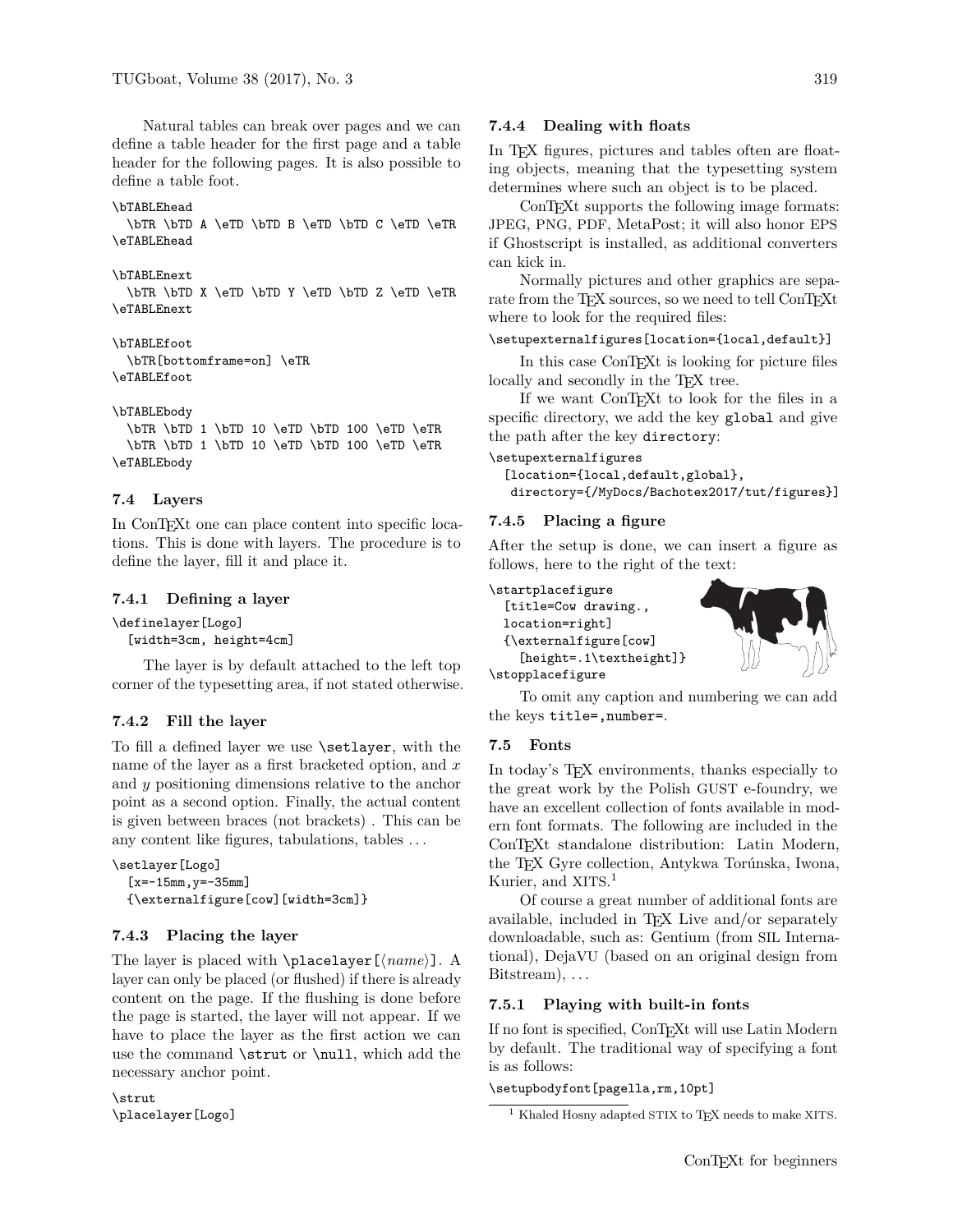Here we give the name of the font (family), followed by the required style and the size.

With the TEX Gyre fonts, we have a nice collection of fonts in the OpenType format, covering the so-called "base 35" PostScript fonts.

| rm | termes   | (Times)         |
|----|----------|-----------------|
|    | pagella  | (Palatino)      |
|    | schola   | (New Century    |
|    |          | Schoolbook)     |
|    | bonum    | (Bookman)       |
| SS | heros    | (Helvetica)     |
|    | adventor | (Avant Garde)   |
| tt | cursor   | (Courier)       |
| Cg | chorus   | (Zapf Chancery) |
|    |          |                 |

In order to be able to use serif, sans serif, monospace and math fonts mixed in one document, Con-TEXt has predefined sets (families), which are called "typefaces". E.g. the pagella option offers:

serif pagella sans latin modern mono latin modern math pagella

# **7.5.2 Another way of using fonts**

As long as you do not use commercial fonts, for which you have to set up the typescripts/font loading instructions yourself, you can easily use the predefined typefaces as shown above.

So especially for the use of fonts, i.e. system fonts or commercial fonts, there is a font selection mechanism (written by Wolfgang Schuster) which is part of the ConTEXt core. For a font that is not supported out of the box you can define a font family like this:

| \definefontfamily [dejavu] [serif]          |  | [DejaVu Serif]                                        |
|---------------------------------------------|--|-------------------------------------------------------|
| \definefontfamily [dejavu] [sans]           |  | [DejaVu Sans]                                         |
| \definefontfamily [dejavu] [mono]           |  | [DejaVu Sans Mono]                                    |
| \definefontfamily [dejavu] [math]           |  | [XITS Math]                                           |
|                                             |  | $[scale=1.1]$                                         |
|                                             |  | \definefontfamily [office] [serif] [Times New Roman]  |
| \definefontfamily [office] [sans] [Arial]   |  |                                                       |
|                                             |  | $scale=0.9$                                           |
| \definefontfamily [office] [mono] [Courier] |  |                                                       |
| \definefontfamily [office] [math]           |  |                                                       |
|                                             |  | [TeX Gyre Termes Math]                                |
|                                             |  | \definefontfamily [linux] [serif] [Linux Libertine 0] |
|                                             |  | \definefontfamily [linux] [sans] [Linux Biolinum 0]   |
|                                             |  | \definefontfamily [linux] [mono] [Latin Modern Mono]  |
| \definefontfamily [linux] [math]            |  |                                                       |
|                                             |  | [TeX Gyre Pagella Math] [scale=0.9]                   |

\definefontfamily [myfamily] [mono] [TeX Gyre Cursor] [features=none]

When you want to combine fonts of which the design sizes are not directly compatible you can add a scaling factor to the definitions, as shown above. [The line breaks above are for TUGboat's narrow columns; normally such definitions are written all on one source line, although this is not required.]

# **7.5.3 Your own typescripts**

The same approach is used for commercial fonts. Either you use Wolfgang's core module as above, or you write your own typescripts, as briefly outlined here.

In any case, when adding a new font unknown to ConTEXt the file database must be renewed. The way to do this is to open a terminal and issue the command context --generate.

Suppose you have the font Seravek. The set of typescripts would read as follows. First the font's filenames are mapped on a symbolic name inside a typescript, which takes two arguments: a category name, such as sans or serif, and a symbolic name. \starttypescript [sans] [seravek]

```
\definefontsynonym [Seravek-Regular]
           [file:Seravek-Regular][features=default]
\definefontsynonym [Seravek-Bold]
              [file:Seravek-Bold][features=default]
\definefontsynonym [Seravek-Italic]
     [file:Seravek-RegularItalic][features=default]
\definefontsynonym [Seravek-Bold-Italic]
        [file:Seravek-BoldItalic][features=default]
```
\stoptypescript

In a second step. the symbolic names of the font files are mapped to ConT<sub>E</sub>X<sup>t</sup>'s internal names. As with the first typescript, this typescript has the same category name and the symbolic name.

```
\starttypescript [sans] [seravek]
 \definefontsynonym [Sans]
                  [Seravek-Regular][features=default]
 \definefontsynonym [SansItalic]
                   [Seravek-Italic][features=default]
 \definefontsynonym [SansBold]
                     [Seravek-Bold][features=default]
 \definefontsynonym [SansBoldItalic]
              [Seravek-Bold-Italic][features=default]
 \definefontsynonym [SansCaps]
                [Seravek-Regular][features=smallcaps]
 \definefontsynonym [SansBoldCaps]
                   [Seravek-Bold][features=smallcaps]
 \definefontsynonym [SansItalicCaps]
                 [Seravek-Italic][features=smallcaps]
 \definefontsynonym [SansBoldItalicCaps]
            [Seravek-Bold-Italic][features=smallcaps]
\stoptypescript
    Now that the definitions are ready we create a
```
third typescript, which defines the font family as a typeface. This typescript has a symbolic name with which we will use the fonts inside the document.

### \starttypescript [Seravek]

\definetypeface[Seravek][ss][sans][seravek] [default] \definetypeface[Seravek][mm][math][palatino][default] \stoptypescript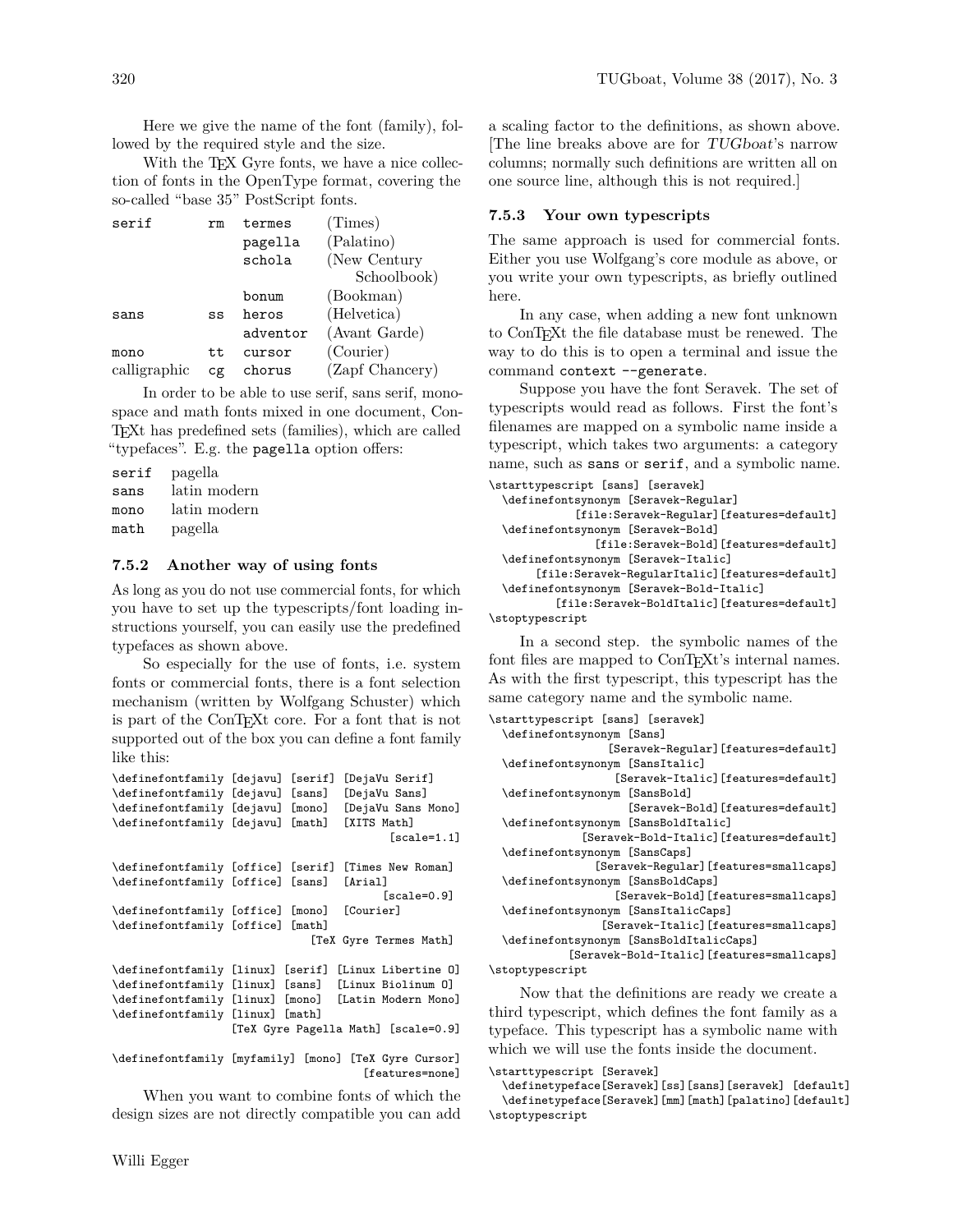The three typescript definitions can be saved in a file with the name type-imp-seravek.tex. This file is best placed in the TEX tree, e.g. (in the standalone ConT<sub>EXt</sub> distribution):

.../tex/texmf-context/tex/context/user.

To use this typeface in the document the font is set up with:

### \usetypescriptfile[type-seravek] \usetypescript[seravek] \setupbodyfont[Seravek,ss,10pt]

And now the default text font will be Seravek, in the sans serif style that we've defined.

### **8 Documentation**

What has been shown so far is only a glimpse of what ConTEXt can do. Learning ConTEXt calls for careful study of the documentation. Many manuals written by Hans Hagen are included in the distribution; they can be found in the TEX tree, in (standalone Con-TEXt) texmf-context/doc/context/documents or (TEX Live) texmf-dist/doc/context.

Also available is a large wiki containing very useful help, including command references with many explanations and examples. In addition, it has both shorter and longer articles contributed by many Con-T<sub>EXt</sub> users. You can find it at wiki.contextgarden. net. For convenience, a summary reference of the main commands in this tutorial are also available at tug.org/TUGboat/tb38-3/tb120egger-cmds.pdf. (They were prepared using the built-in command \showsetup, e.g. \showsetup [setuplayout].)

A large set of test files is also available. These are used in development, but also contain very useful information for self-study. On the page pragma-ade. com/download-1.htm you can find a link to them as context/latest/cont-tst.7z.

Last but not least there is a mailing list to which you are invited to join. On this list practical issues with the system and questions are posted. The address is ntg-context@ntg.nl (with archives, etc., at ntg.nl/mailman/listinfo/ntg-context) — don't be shy or afraid; also simple questions are answered promptly!

# **9 Acknowledgements**

TEX is still alive after so many years. I would like to thank Hans Hagen cordially for his tremendous work given to us for free. With his system we are still competitive in the modern environment of typesetting from different sources, producing PDF from XML, linking to databases, exporting XML and other formats like ePub. The transition from pdfTEX to LuaT<sub>EX</sub> was and is supported by a number of people, notably Taco Hoekwater, Hans Hagen, Helmut

Henkel and Luigi Scarso. We owe them a big thank you! Another member of the community who spends a considerable amount of time and effort in supporting the system is Wolfgang Schuster. I would like to thank him for all that he does. Finally, behind the scenes a lot happens in order to make ConTEXt available for anybody from the ConT<sub>E</sub>Xt garden. I would like to thank Mojca Miklavec for all the energy she puts into the preparation and testing of the

> Willi Egger Maasstraat 2 5836 BB SAMBEEK The Netherlands w dot egger (at) boede dot nl

# **A Bringing the elements together: An invoice skeleton**

The following text shows a basic approach to setting up an invoice. It starts with a preamble setting up the body font and other definitions. After \starttext the invoice is built. The result is a one-page document containing all elements for the invoice. It's true that it is not yet the most beautiful document in the world, but it is the base for tuning . . .

% Setup font to be used \setupbodyfont[pagella,rm,10pt]

ConT<sub>EXt</sub> distribution.

```
% Setup path to find graphics
\setupexternalfigures[location={local,default}]
```

```
% Switch off automatic page numbering
\setuppagenumbering[location=]
```

```
% Setup page layout
```
\setuplayout [topspace=15mm, backspace=15mm, header=40mm, footer=2.2cm, height=middle, width=middle, leftmarginwidth=10mm, rightmarginwidth=14mm]

```
% Setup headers and footers
```
\startsetups[Header] \framed

```
[height=\headerheight,
align=lohi,
frame=off,
foregroundcolor=green,
foregroundstyle=\bfd]
{Agricultural Services}
```
\stopsetups %

\setupheadertexts[][\setups{Header}][][\setups{Header}]

```
\startsetups[Footer]
\switchtobodyfont[8pt]
\starttabulate[|p|p|p|p|]
```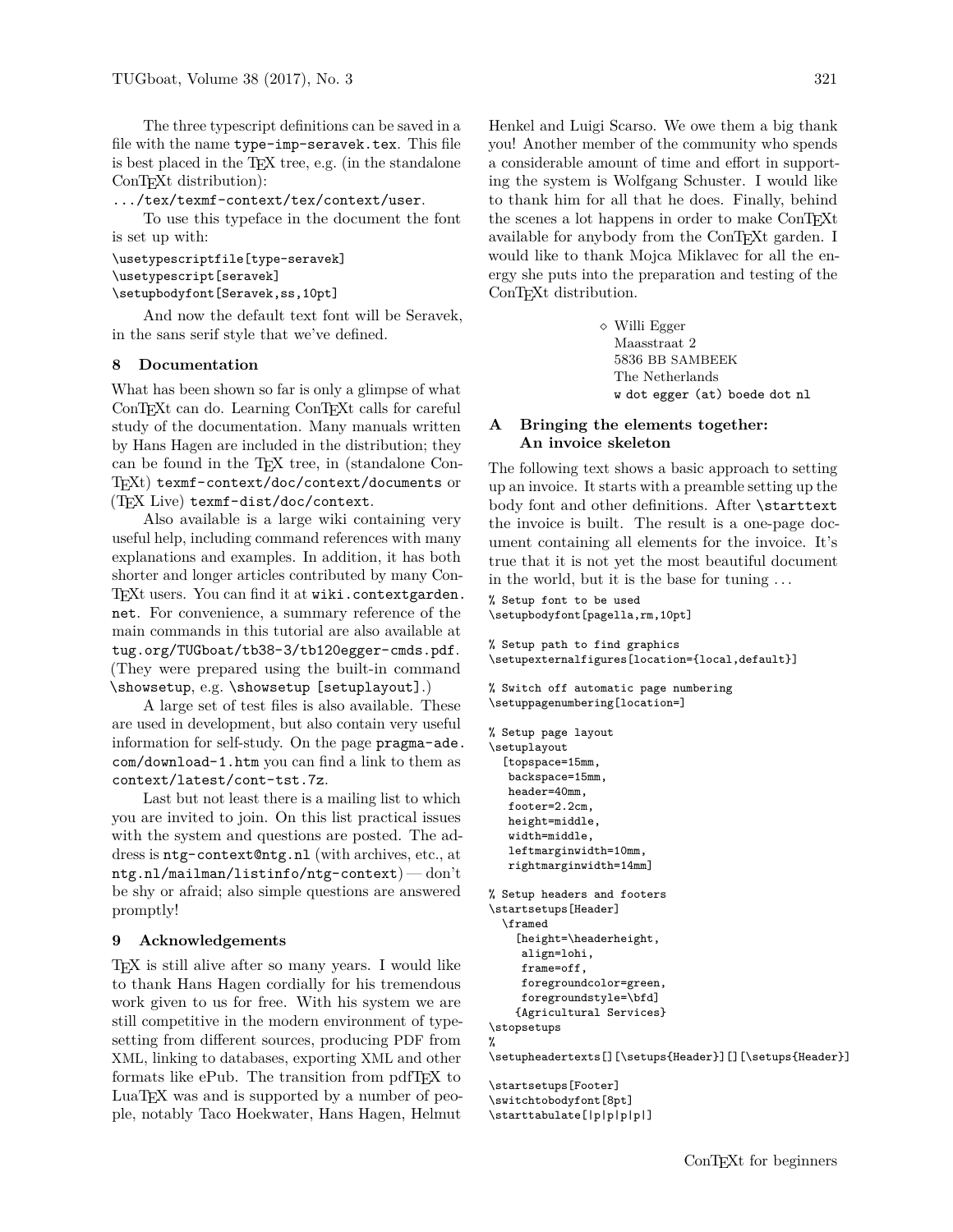\NC Bank account \EQ Pl0123 23 3445 678 \NC Address \EQ Jackowskiego 12 m 3 \NC\NR \NC Chamber of Commerce \EQ North-14 53 21 \NC  $\N$ C 61-757 Pozna\'n  $\N$ C\NR \NC VAT number \EQ PL12653007  $\N$ C  $\N$ C  $\N$ C \NC Phone \EQ \unknown \NC e-Mail \NC info at boede.nl \NC\NR \stoptabulate \stopsetups \setupfootertexts[][\setups{Footer}][][\setups{Footer}] % Setup logo layer \definelayer [Logo] [width=3cm, height=4cm] % Standard text included on each invoice \startbuffer[Conditions] All prices are in EUR unless stated otherwise. \blank[small] This invoice is payable within 14 days after date of issuing. \blank[small] Our general terms and conditions apply to all quotes, contracts and services unless stated otherwise. The general terms and conditions are deposited at the record office of the court of justice at s'-Hertogenbosch, The Netherlands. On request a copy in the Dutch language is available for free. \stopbuffer \startbuffer[Thanks] Thank you for your order. \stopbuffer % for our example \showframe \showlayout % Begin document \starttext % Logo \setlayer [Logo]  $[x=-5mm,$  $y=-42$ mm] {\externalfigure[cow][width=3cm]} % \setlayer [Logo]  $[x=148$ mm y=137mm] {\externalfigure[mill][height=4cm]}  $\gamma$ \placelayer[Logo]

```
% Receiver address
\startlines
Name
Company
Street
Postal code Town
\stoplines
\blank[1cm]
% Invoice data
\starttabulate{lllr}
  \NC \bfc Invoice \NC \\C\NR<br>\NC Invoice date \EQ 26-04-2017 \NC\NR
                      \E{Q} 26-04-2017 \NC\NR
  \NC Invoice number \EQ 01-2017 \NC\NR
\stoptabulate
\blank[2cm]
% Invoice content
\setupTABLE[each][each][frame=off]
\setupTABLE[r][1][style=bold]
\setupTABLE[c][1][width=2.5cm]
\setupTABLE[c][2][width=9cm]
\setupTABLE[c][3][width=2.5cm,align=flushright]
\setupTABLE[c][4][width=1.5cm,align=flushright]
\setupTABLE[c][5][width=2.5cm,align=flushright]
\bTABLE
  \bTR[bottomframe=on]
    \bTD Date \eTD\bTD Description \eTD
    \bTD Quantity \eTD\bTD Price \eTD\bTD Amount \eTD
  \eTR
  \bTR
    \bTD 26-04-2017 \eTD\bTD Delivery of goods \eTD
    \bTD 10 \eTD\bTD 25.00 \eTD\bTD 250.00 \eTD
  \eTR
  \bTR[topframe=on,rulethickness=1.5pt]
    \bTD \eTD\bTD \eTD\bTD Subtotal \eTD
      \bTD \eTD\bTD 250.00 \eTD
  \eTR
  \bTR
    \bTD \eTD\bTD \eTD\bTD VAT 20\% \eTD
      \bTD \eTD\bTD 50.00 \eTD
  \eTR
  \bTR
    \bTD \eTD\bTD \eTD\bTD Total \eTD\bTD \eTD
      \bTD[bottomframe=on,rulethickness=1.5pt]
        300.00\eTD
  \GammaATR
\eTABLE
\vfil
\getbuffer[Thanks]
\blank[2*big]
\getbuffer[Conditions]
\stoptext
```
The output is on the next page [scaled for TUGboat, so the absolute dimensions given in the source will only match proportionally; sorry].